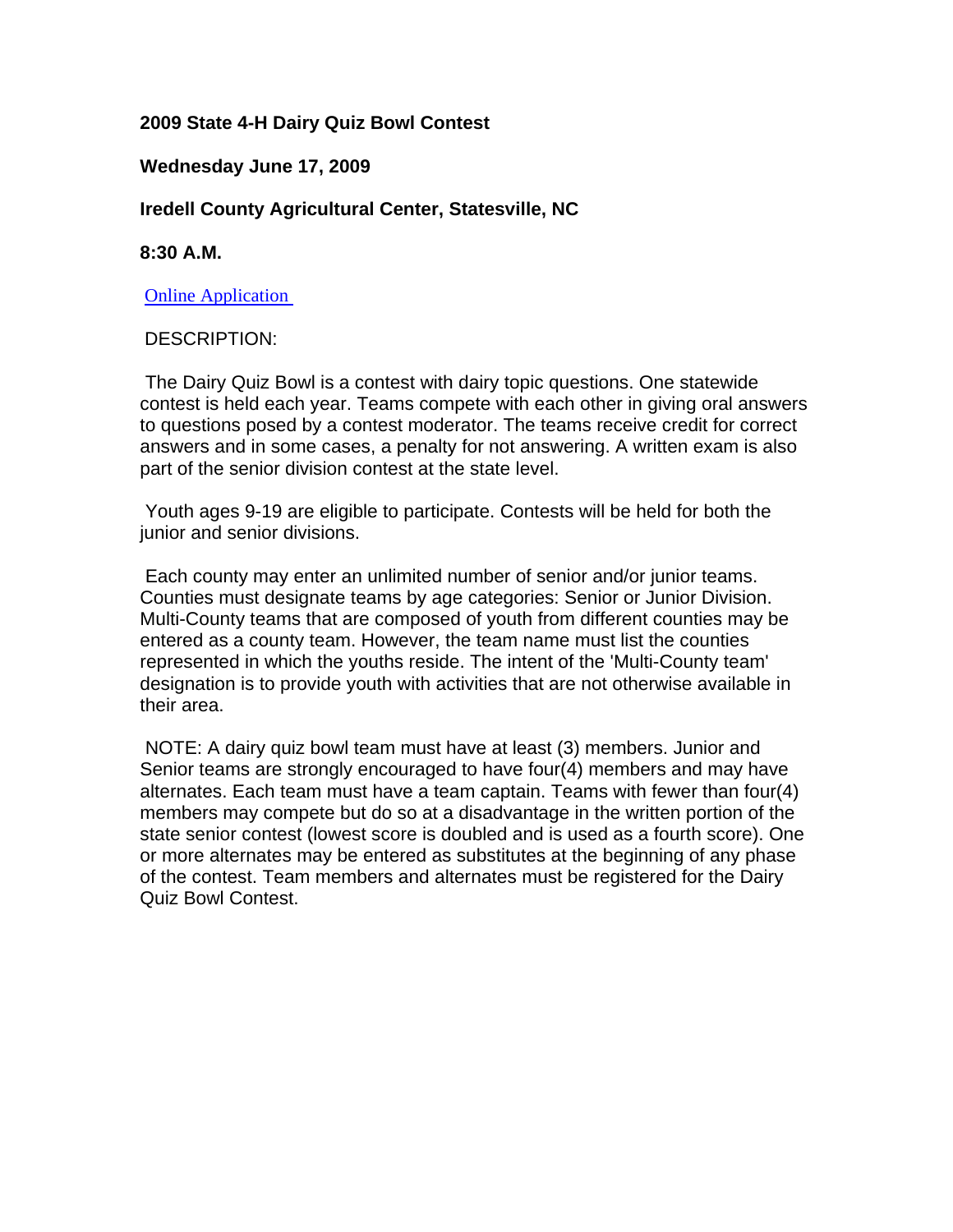### **Junior Division**

 \* Youth ages 9-13 as of January 1 of the current year may participate on the junior team.

### **Senior Division**

 \* Contestants must reach their 15th birthday during the contest year, but not pass their 19th birthday.

 \* It is recommended that county senior teams contain four(4) members and one (1) or more alternates. This is because the contest in Louisville, Kentucky requires four (4) team members. In the event that the winning senior team at the state contest does not contain four (4) members, additional member(s) may be selected based on individual scores achieved on a written test from the senior division at the state level or by invitation.

 \* Contestants in the Senior division may have attended a college beyond high school, however if a contestant enrolls in or audits a Dairy Science or Animal Science course prior to the fall term of the contest year, they are not eligible to compete in the state, or Louisville contests.

 \* The winning Senior Division team will have the choice to represent North Carolina in Louisville, Kentucky. Should they decide not to go, the choice falls to the second place team.

## **CONTEST FORMAT**

 A moderator or chairperson will direct the Dairy Quiz Bowl. The moderator will ask all the question. A judge will determine if answers are correct. The moderator assumes the responsibility of keeping the contest moving and keeping the contestants informed.

 A timekeeper and two scorekeepers should assist the moderator. The line judge will determine which team signaled first in those rounds where there is competition to determine which team gets the first chance to answer a question. The time keeper can also function as a line judge if a responder system is not available. The scorekeepers will keep track of the scores, total them at the end of each round, and report to the moderator.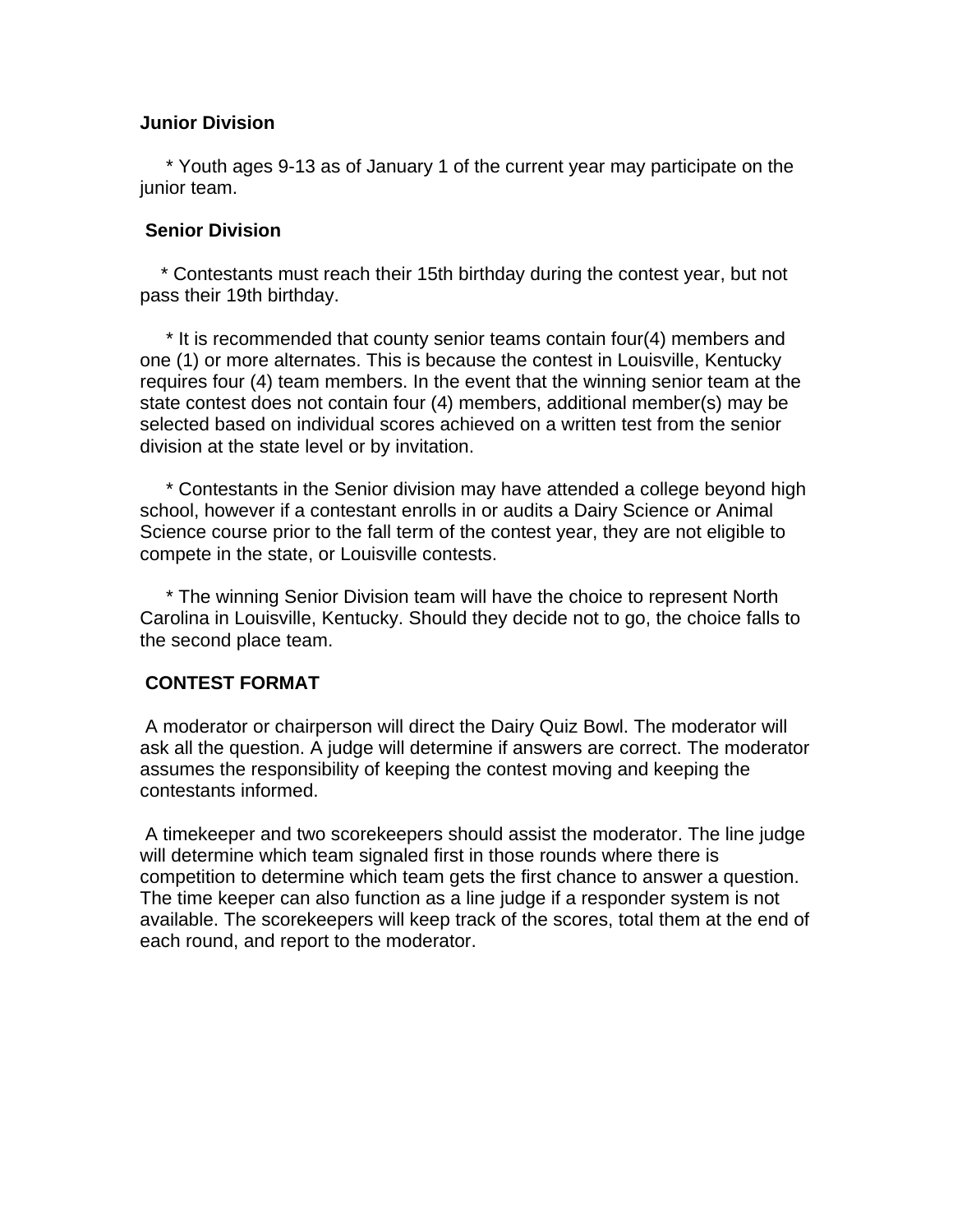#### **Junior Division**

 \* The Junior Division contest will follow the same rules and format as the Senior Division except they will not have a written test. Bonus question from Phase C will also be included.

#### **Senior Division**

 \* Teams will compete in a series of one-on-one elimination contests until the top team is chosen. Teams will be assigned to the first round of competitions, based on their total scores during the written portion of the contest. Some teams may be awarded a BYE during the elimination as part of the assignment process.

 \* Final team placing in the contest will be determined from a double elimination process. Each team will have the opportunity to compete in at least two rounds. The first round will be against another team that has not previously played. The second round will be against either a winning team or a losing team from the first round. A second loss eliminates any team from continuing competition. In case of a team receiving a BYE in the first round, the team will play a winning team from the first round and advance either to the next winners or consolation round.

\* Competition between teams will be in 3 phases:

 Phase A - Four contestants per team will take a 50 question quiz. From this test, 5 questions will be designated as "Phase A" for each round of competition. The same 5 questions will be designated for both teams but each group of 5 questions will be used for only 1 round (example: questions 1-5 for round 1; 46-50, round 10). Each correct answer will be worth 5 points. A total possible score for any team in any round will be 100 points (4 team members X 5 questions each X 5 points/correct answer). Teams with three members will have the lowest score doubled for the 4th score. No points will be lost for incorrect answers or blanks. Points earned by each team will be announced at the end of the match and combined with the scores from Phase B & C to determine the winner of the matches.

 Phase B - Each team will be asked 5 questions of a higher degree of difficulty. Answers are to be given by a team captain, but assistance may come from any team member. Correct responses are worth 10 points. A question may be repeated only once. Answers must be started within 20 seconds. Partial credit may be given at the discretion of the judges. After one team has been questioned, the other team will enter the contest room and be asked the same 5 questions.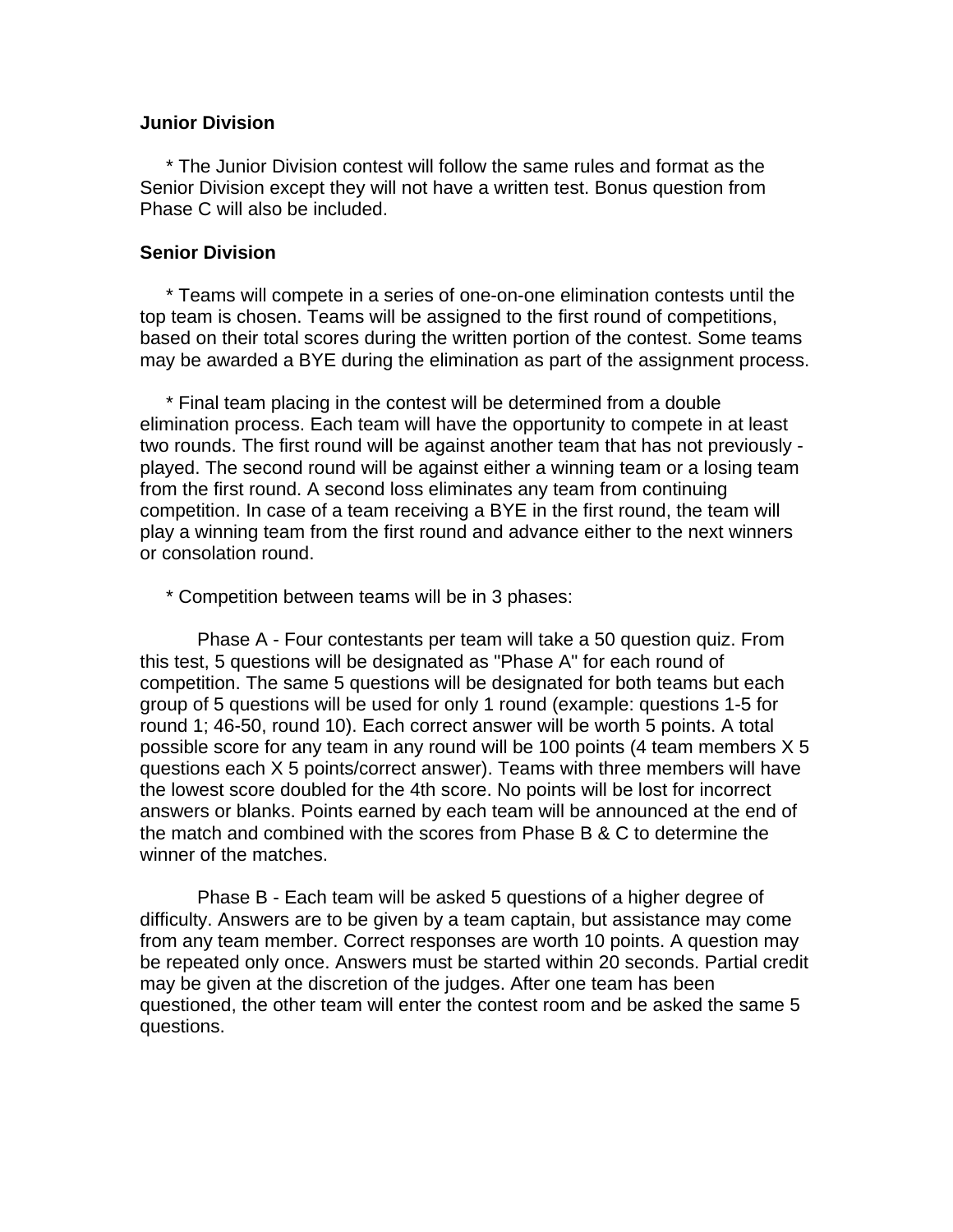Phase C - Toss up Round - A total of 20 individual questions will be asked.

 a. The first contestant to signal will answer the question within 5 seconds after being acknowledged by the moderator. Any contestant answering a question without being acknowledged by the moderator will lose 10 points. If an answer is incorrect, members of the other team will have the opportunity to answer the question without having it reread except for true/false, either or and yes or not type questions. If an answer is given in these types of questions, the question will be replaced with a tie breaker question, and given to the other team. No points are deducted for giving and incorrect answer. Team members are not allowed to discuss the answers in this phase. No partial credit is available in Phase C, except for bonus questions.

 b. If neither team can offer an answer to the question within 10 seconds, the moderator will give the answer and the question will be dropped but neither team will forfeit points.

 c. When the signal button is pushed before the question is completely read, the moderator shall stop reading the question when the light goes on. After being acknowledged, that contestant may answer the question. If correct, the team will receive credit. The judge may not ask the contestant to explain any individual answer. If the answer is incorrect, the question shall then be reread and members of the other team will have the opportunity to answer it.

 d. Bonus question may be earned in the toss-up round. To receive a bonus question, 3 different team members must correctly answer the toss-up questions. Bonus questions are not passed to the other team, nor are points deducted for an incomplete or incorrect answer to the question. Eligibility for bonus questions does not carry over to another match. The any discussion allowed between team members will be in answering bonus question and in Phase B team questions. The answers must come from the team captain. Only the number or answers required by the bonus question will be accepted. Example: If the bonus has a four-part answer - the first four answers given by the team will be accepted. Answers to bonus question must start within 20 seconds and completed within 60 seconds.

 e. All questions correctly answered will be worth 15 points in Phase C, except for bonus questions which are worth 20 points.

 \* Questions will cover feeds and feeding, milk quality, herd health, udder health, breeding and genetics, marketing, dairy foods, calf raising, and other areas. Suggested references are the most current issues of Hoard's Dairyman, American Dairy Science Association and Dairy Council will be used as the primary reference on dairy foods and products.